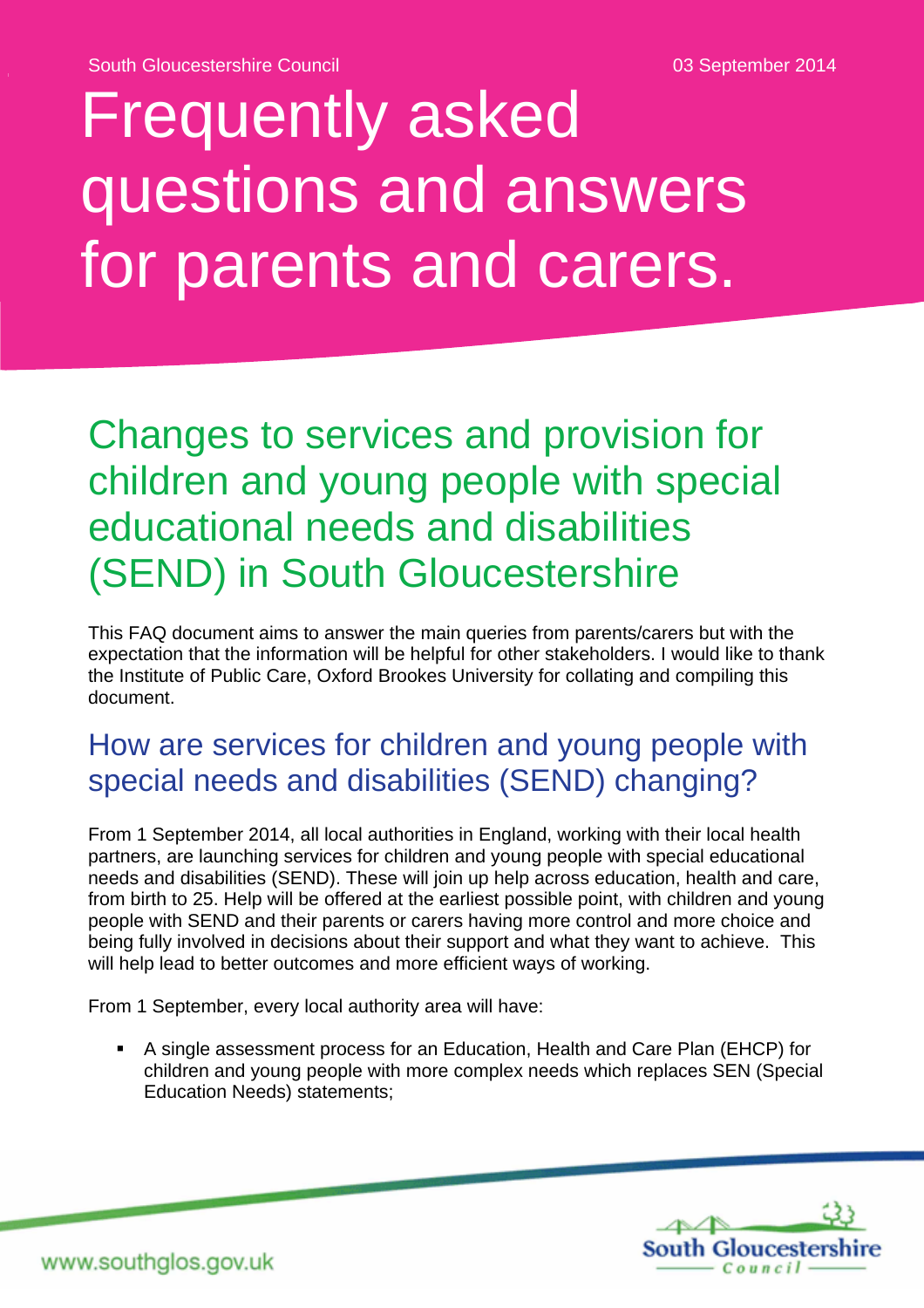- A single contact in the new 0-25 service who work closely with parents, carers and young people to coordinate and join up services during the assessment process and the delivery of an Education, Health and Care Plan (EHCP);
- No transition to adult services at 18 children and young people and their families remain with the new 0-25 service if there are continuing needs;
- A published local offer in one place of all services available in that local authority area;
- The option of a personal budget with an Education, Health and Care Plan (EHCP) for parents, carers and young people;
- Independent advice and support;

This is not about cutting services, but about creating a better system that puts children/young people and their families first.

# 0-25 Service

# What is happening in South Gloucestershire?

The local authority is setting up a new integrated 0-25 Service in its Children, Adults and Health department. This service starts on 1 September 2014 and is designed to deliver joined up working across education, health and social care for children and young people up to 25, with special educational needs and disabilities in South Gloucestershire.

# Who is in the new service?

Existing support services for special educational needs and social services (Children's Health and Disability Team-CHAD) are now together in the new 0-25 service for children and young people up to 25 with special educational needs/disabilities (SEND). They are split into two geographical teams.

Each team has experience and expertise in:

- children's health and disability including occupational therapy;
- **•** children's special education needs;
- **Exercise 2** children and Adults Safeguarding;
- **Early Years:**
- portage;
- **•** preparation for adulthood.

It is an integrated service with professionals from different disciplines formally working together and an exciting opportunity for South Gloucestershire Council (SGC) to develop a fully joined up service that puts children and young people up to 25 at the centre of all that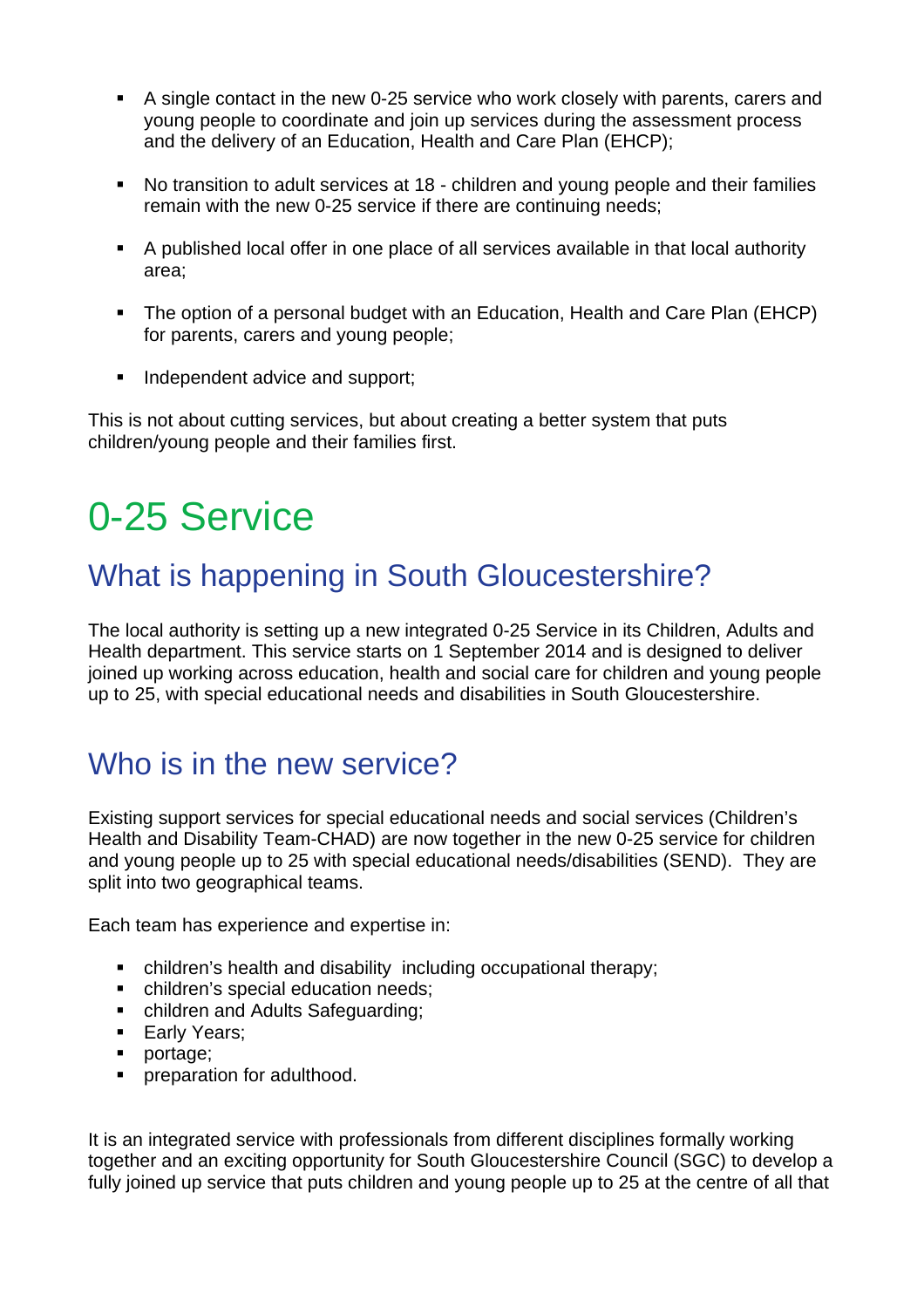it does. Staff will remain based in the council offices in Badminton Road and will continue to deliver a high quality service during this period of change.

For more information on the new service please visit www.southglos.gov.uk/local-offer

# Who do I contact if I want help?

First Point is the' single front door' to all children and young people's services in South Gloucestershire, including the new 0-25 service.

Ring 01454 866000 or email FirstPoint@southglos.gov.uk

Staff in First Point will talk to you to find out more your situation so they can give the right advice and support. This may be a referral to the new 0-25 service in which case you may be asked to complete a short self- assessment form. Alternatively, you may be signposted to support available in your area via the Local Offer.

The Local Offer www.southglos.gov.uk/local-offer has information on services available for children and young people with special educational needs/disabilities in South Gloucestershire).

Anyone else (from a school, service, voluntary organisation) who wants help for a child or young person up to 25 years old with special educational needs/disabilities from the new 0-25 service completes a 'request for help' form and provides supporting evidence. This is the same process as that for referral to other children's and young people's services. First Point screens this information, with guidance from the 0-25 service. If a referral is not appropriate, they signpost to what is available via the Local Offer.

See www.southglos.gov.uk/local-offer on how you access the new service.

#### Who does the 0-25 service support?

The new service supports children and young people up to 25 who have special educational needs/disability. The level of support it provides depends on the level of need. Generally the more complex the need, the more support is likely to be required and the more involved the 0-25 service will be. But of course it is not as straightforward as that. Needs change, and the family's situation is important so we need to talk to you and your child/young person to get the full picture to see if we can help or if you would get better support from what's available in the Local Offer.

'Needs Indicators' have been developed by the new service working in consultation with parents, children/young people. They will be used as a guide by staff in First Point to help them screen requests for referral to the new 0-25 service and signpost to what's available in the Local Offer. Staff in the new 0-25 service will also use this guide when talking to parents, children and young people about levels of need.

For more information on the 'Needs Indicators' and the pathway for referrals see www.southglos.gov.uk/local-offer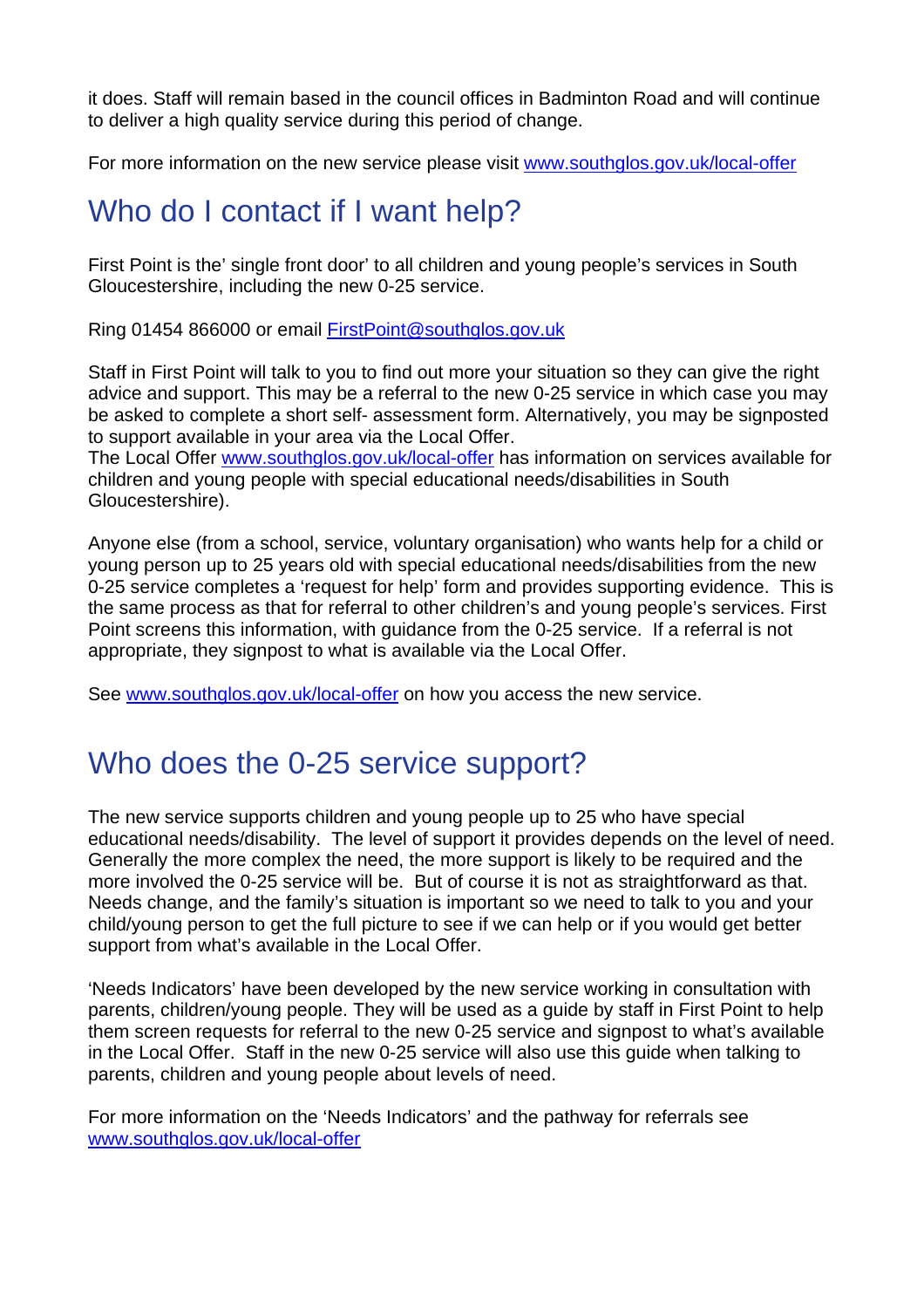### My child has been referred to the new service. How will the new 0-25 service support me and my family?

Every referral accepted by the 0 -25 service is allocated a Lead Worker/Lead Professional. The first stage involves the Lead Worker/Lead Professional working closely with the child/young person and their family to gather and review evidence to decide whether to do a 'needs assessment'. The Lead Worker/Lead Professional is supported by their manager and a multi-agency panel.

If the decision at this stage is that the child/young person's needs would be better met via the Local Offer, then the Lead Worker/Lead Professional provides advice and support on how to access those local services.

If the decision is to do a 'needs assessment' then the Lead Worker/Lead Professional contacts other relevant services, and together with the parents, as the Team around the Child (TAC) they work with the child/young person to find out their needs and personal goals and how the plan of support can help them achieve those goals and reach their potential.

The child/young person's plan of support may become an Education, Health and Care Plan (EHCP). EHCPs are replacing SEN statements.

The ''Needs Indicators'' are used throughout the assessment process as a guide to help services match needs to appropriate levels of service

See the Local Offer www.southglos.gov.uk/local-offer for the criteria and pathway for accessing the new 0-25 service.

# Education, Health and Care Plans - EHCPs and Special Educational Needs (SEN) Statements

#### What is an Education, Health and Care Plan (EHCP)?

From 1 September 2014, an Education, Health and Care Plan (EHCP) replaces a Special Educational Needs (SEN) statement and a Learning Difficulty Assessment/Section 139a (LDA).

An EHCP is a plan for support for a child or a young person up to 25. Like a SEN statement, it is a statutory document. Before the plan can be developed, there is a 'needs assessment' which identifies the child or young person's educational needs and any associated health and social care needs.

The child or young person's needs and personal goals are at the centre of the needs assessment and EHCP. The plan sets out clearly what support should be provided and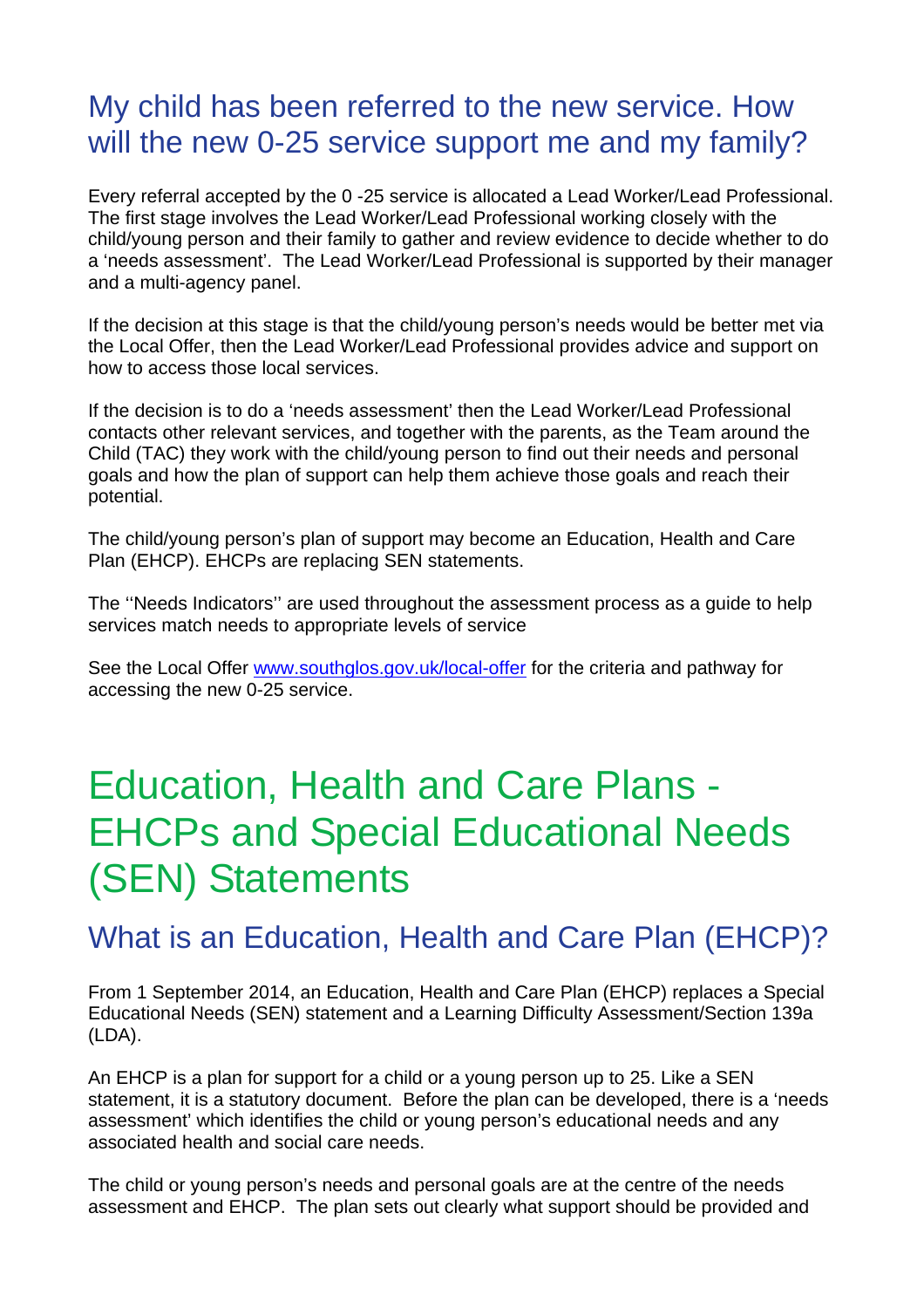the 'desired outcomes' i.e. how the support provided by parents and carers and services working together will help the child or young person achieve their goals and reach their potential.

South Gloucestershire's needs assessment and EHCP has been developed in consultation with parents and carers, children and young people.

For copies of forms see Local offer www.southglos.gov.uk/local-offer

# Who completes the EHCP?

The needs assessment and the EHCP are completed by the child/young person's Lead Worker/Lead Professional from the 0-25 service, working closely with that child/young person and their parents

### Who would be the Lead Worker/ Lead Professional in the 0-25 service?

Once a referral is accepted by the new 0-25 service, a child, young person and their family is allocated a named person as their 'single point of contact'.

This named person is either a Lead Worker or aLead Professional who works closely with the child, young person and their family at all stages of their involvement with the new service. The aim is that their expertise matches the needs of the child or young person. Sometimes those needs are not clear until later on in an assessment process so that's when the named person working with the family may need to change. In some cases you may not need a lot of contact with the service so your named person may be office based and available on the phone or email.

#### Can a parent choose their Lead Worker/Lead Professional?

The new 0-25 service will work closely with children, young people and their families and will take into account family views on who they would like as their Lead Worker/Lead **Professional** 

#### How do you decide who has an EHCP?

The definition of Special Educational Need and Disability has not changed so the legal test of when a child or young person requires an EHCP remains the same as that for a SEN statement. EHCPs are replacing SEN statements. If an EHCP is agreed for a child or young person then, like a statement, it means that it is a statutory document.

Similar to the current process for SEN statements, a multi- agency panel makes the final decision on whether the plan for support should be an EHCP . This happens after the assessment and plan for support have been discussed and agreed with children, young people and their parents working closely with their Lead Worker/Lead Professional from the 0-25 service.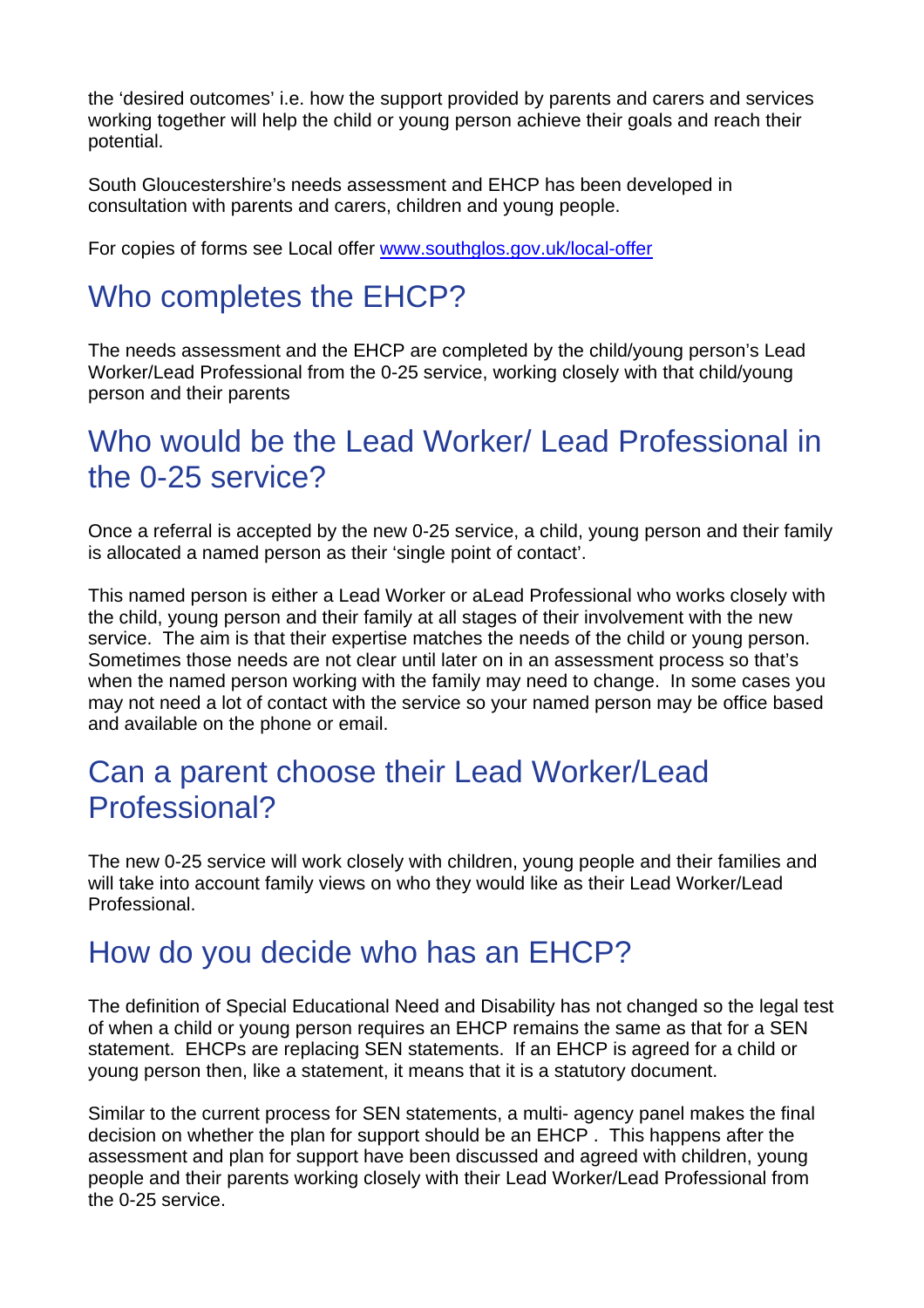# What happens if the plan of support does not become a statutory ECHP?

It can still be used as a plan of support for a child/young person. It is still their plan but it will not be a statutory document. Working with your Lead Worker/Lead Professional, you can use the plan to identify support available via the Local Offer.

# What happens if I am not happy about decisions?

All existing mediation services and rights to appeal remain. South Glos Parent Carer Forum can give independent advice and support www.sglospc.org.uk or telephone 01454 501009/(mobile 07827322358). You can also contact your local Parent Partnership service Supportive Parents www.supportiveparents.org.uk or telephone 01179897725.

For more information see Local Offer www.southglos.gov.uk/local-offer

#### How long will it take to complete an EHCP?

Where it is assessed and agreed that one is needed, it should be finalised within 20 weeks compared to 26 weeks for a SEN statement.

#### How does the needs assessment for an EHCP fit with other assessment processes for children and young people?

- If a child or young person has any other assessments they can be used to support a request for help from the 0-25 service providing the parent or young person gives permission for this information to be shared.
- For many children under five years old, it is sometimes difficult to identify whether their additional needs are special educational needs because they are so young. For them, a Single Assessment for Early Help (SAF) may be more appropriate. Health visitors, children's centres and preschools can provide advice on this.
- Any child or young person under 18 who does not meet the criteria for a needs assessment for an EHCP, but has additional needs, can ask (via their parents if required) for a Single Assessment for Early Help (SAF). Your local school, preschool or health contact can also provide more advice on this so can First Point 01454 866000.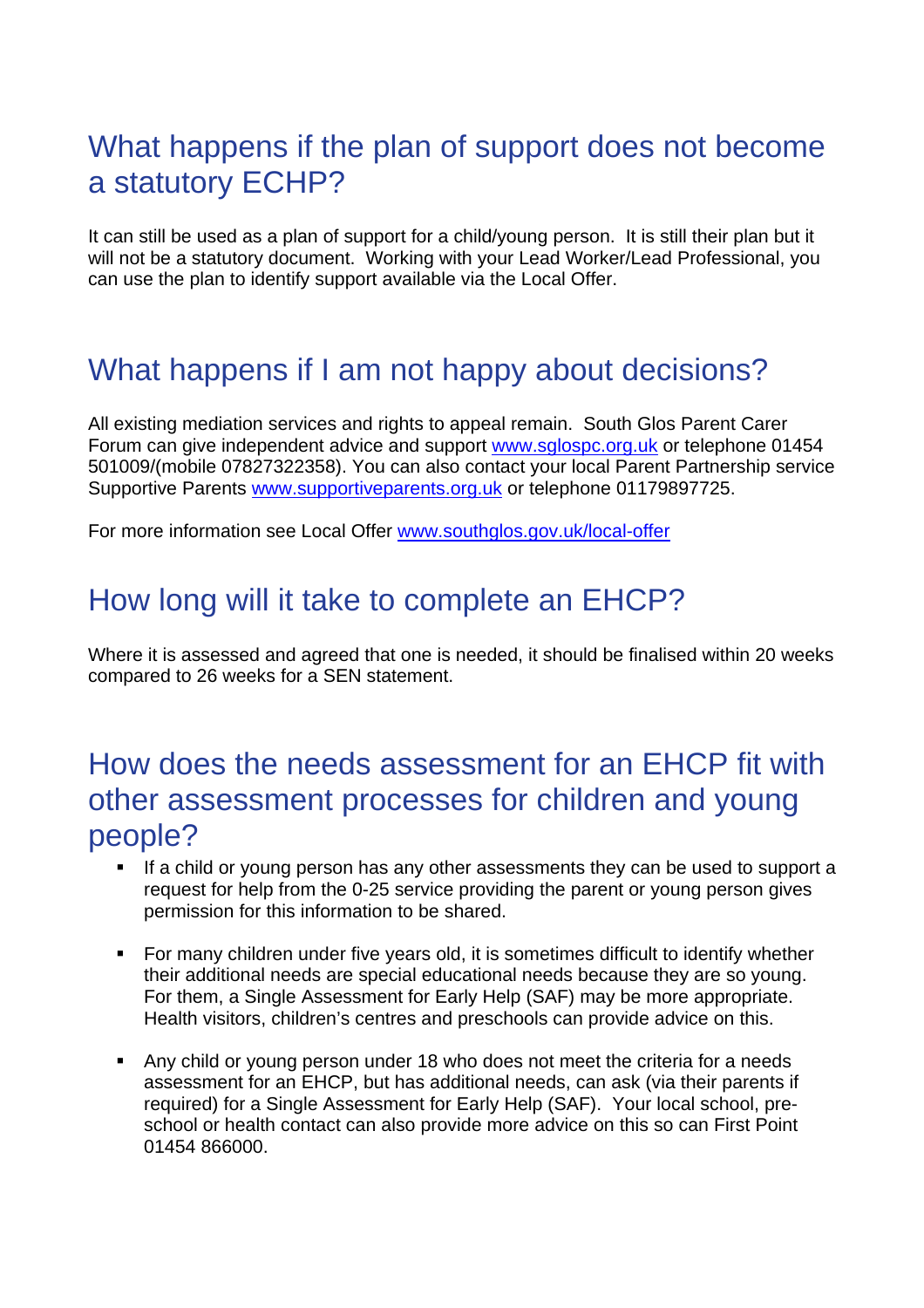**Please note that if safeguarding concerns arise in the course of preparing any** assessments on children, young people or vulnerable adults (this includes 0-25 needs assessments ) then a referral is made to Social Care whose investigations then take priority over other assessment work.

For information on Single Assessment for Early Help, see Local Offer www.southglos.gov.uk/local-offer

# How does the new 0-25 service work with health professionals?

Staff supporting children and young people with special educational needs and disabilities will continue to work closely with professionals in health services. During an assessment and the delivery of support, health professionals such as health visitors, nurses, speech and language therapists, are part of the team working alongside the family to support their child and young person; this is known as the Team around the Child (TAC).

My child already has a SEN statement/LDA Section139a (Learning Disability Assessment). What will happen to that when the new service starts this September?

Over the course of four years from September 2014, all SEN statements will become Education, Health and Care Plans (EHCPs)

This means all children and young people who currently have a statement of Special Educational Needs will continue to have their statement reviewed and have a planned transfer to an EHCP over the next four years. Wherever possible this will be done during the annual review process at key stage transfers. Their current statements will remain in place until this time.

All existing LDAs139a will be given priority and transferred to EHCPs within two years should the young person remain in education or training.

The new 0-25 service will contact all those children, young people and families with a SEN statement or an LDA to explain how this transfer to an EHCP will happen.

### We are in the process of applying for a SEN statement for our child. How are we affected by the launch of the new service?

All children and young people who have requested a statement before 1 September 2014 remain under the current process.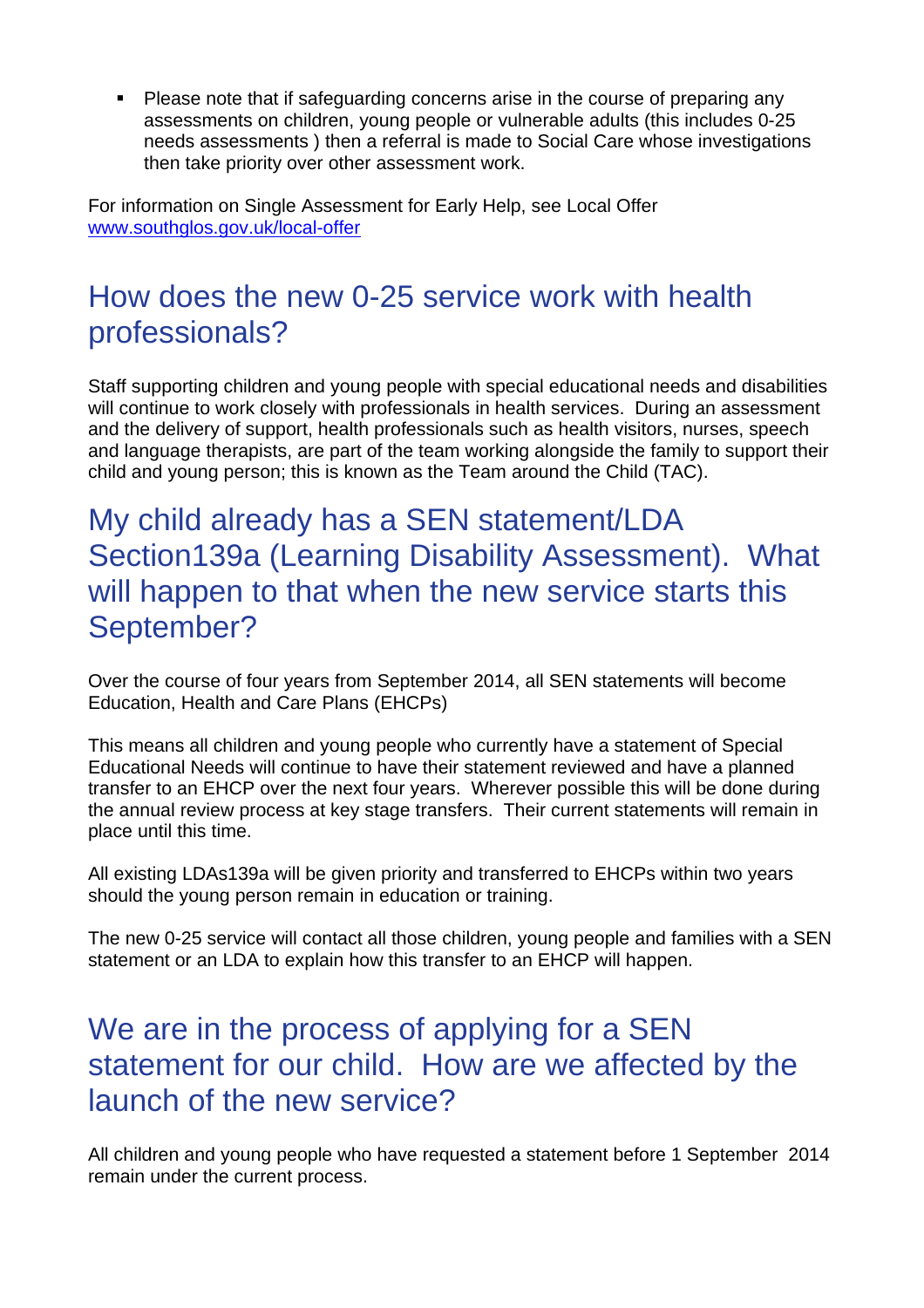From 1 September t, all new enquiries for accessing special educational needs support go via First Point - 01454 866000, to the new 0-25 service. Should the child or young person meet the criteria for the 0-25 service, a needs assessment is completed and an EHCP may be the outcome.

# What happens when my child's current SEN statement comes to an end?

It is reviewed and if it is assessed that there are continuing educational needs, an EHCP will be completed.

However if at review your child/young person has made sufficient progress or their needs can be met through the Local Offer, then the plan will end.

### My child is under 5. I think my child needs additional support. What do I do?

Speak to your health visitor or if your child attends a nursery/pre-school or children's centre, to the staff there. They may suggest a single assessment for early help (SAF) or help you contact the new service via First Point - 01454 866000.

If Parents contact First Point for support from the 0-25 service, they may be asked to complete a self-assessment form first. Staff in First Point will help them to complete this form.

# My child is school age. I think my child needs additional support. What do I do?

If your child is at school, approach the SENCO (Special Educational Needs Coordinator) at their school. They will work with you to identify your child's needs and aspirations, how the school can provide support and, using the Local Offer, what else is available in the area. If children and young people have more complex needs and are likely to require access to the specialist expertise in the new 0-25 service, the SENCO can contact the service, via First Point - 01454 866000 , and request their involvement.

#### I have a SEN statement and I am about to leave school/have left school. How can this new service help me?

Should you choose to continue your education or access work based training, it may be appropriate to transfer to an Education, Health and Care Plan (EHCP). Your Lead Worker/Lead Professional will work closely with you and your family to find out what you want to achieve and the support you need.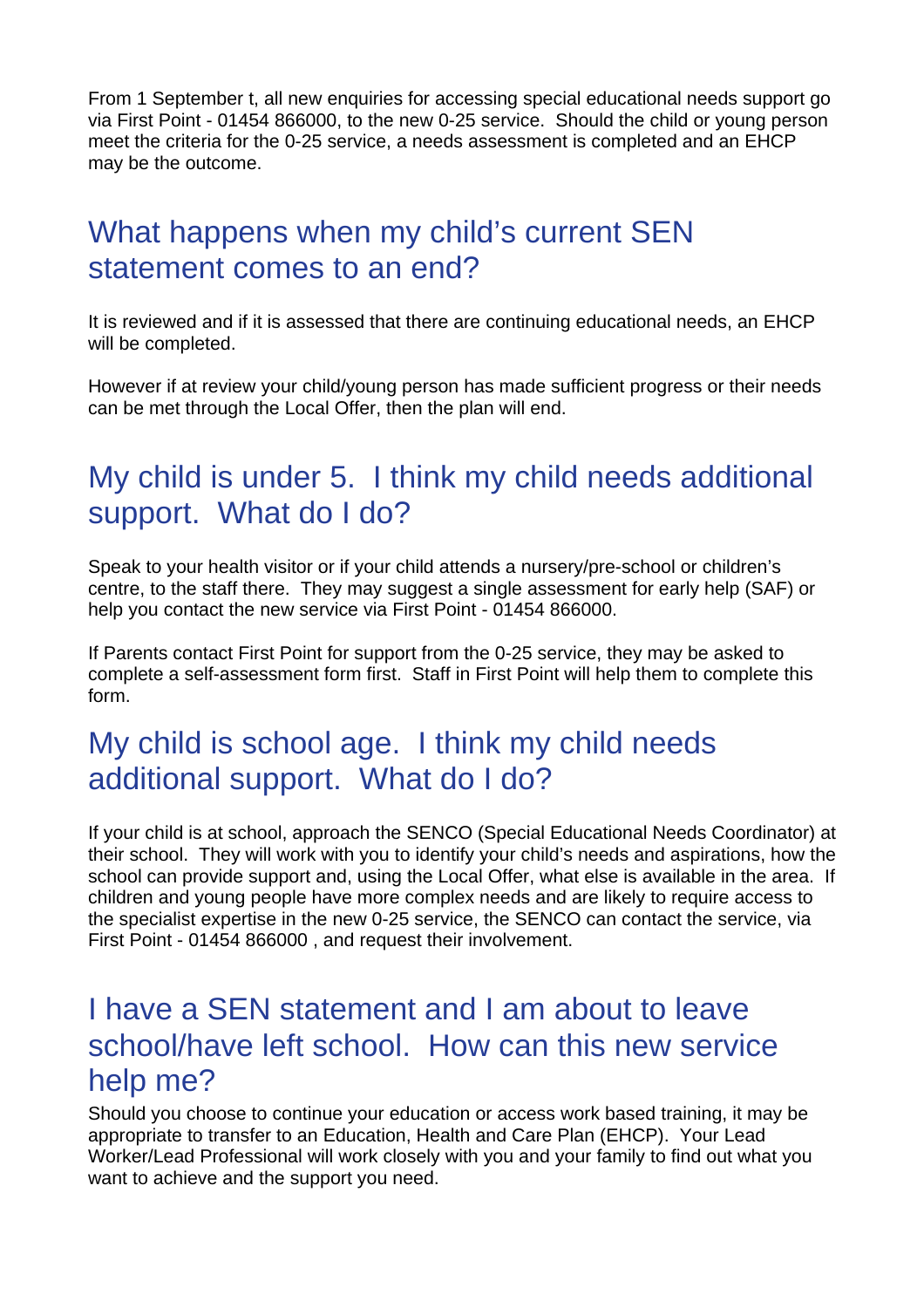For example do you want to go to college? South Gloucestershire wants to ensure that all of their young people have opportunities to enjoy and achieve their full potential and is working with local colleges and employers to develop more courses and work opportunities with appropriate support.

Details of these courses will be added to the Local offer www.southglos.gov.uk/local-offer

# I am over 16 and need support from the 0-25 service. Will my parents be involved?

Involvement of parents/carers is, of course, always encouraged but if a young person is over 16 and is clear that they do not want their parents' involvement and views to be included in the needs assessment and/or the Education, Health and Care Plan (EHCP), then their wishes will be respected, as long as this is appropriate.

# I am under 25 and receive support from Adult services. How am I affected by the new 0-25 service?

You will be able to remain with adult services if that provides the best support for your needs. If you are 18, or soon to be 18, and want to continue in education or go on to work based training then you or your allocated worker from adult services should contact the service via First Point - 01454 866000 to find out how they can help.

You should also look at what is available via the Local offer www.southglos.gov.uk/localoffer

# I am moving from/into South Gloucestershire.

All Local authority areas will have a new 0-25 service from 1 September 2014. Just like a SEN statement, if you have an Education, Health and Care Plan (EHCP) then it is 'portable' which means that the 0-25 service in your new local authority area allocates a named person to work with you to identify how their Local Offer can deliver the outcomes of your EHCP.

#### How will we make sure children and young people are safe?

If there are safeguarding concerns, the practice is exactly the same as it is for other agencies, services and members of the public; contact First Point - 01454 866000.

# How will we know when the EHCP is working well?

An Education, Health and Care Plan (EHCP) is 'person centred' and 'outcomes focussed'; that means the aims of the EHCP are based on the needs and personal goals of a child or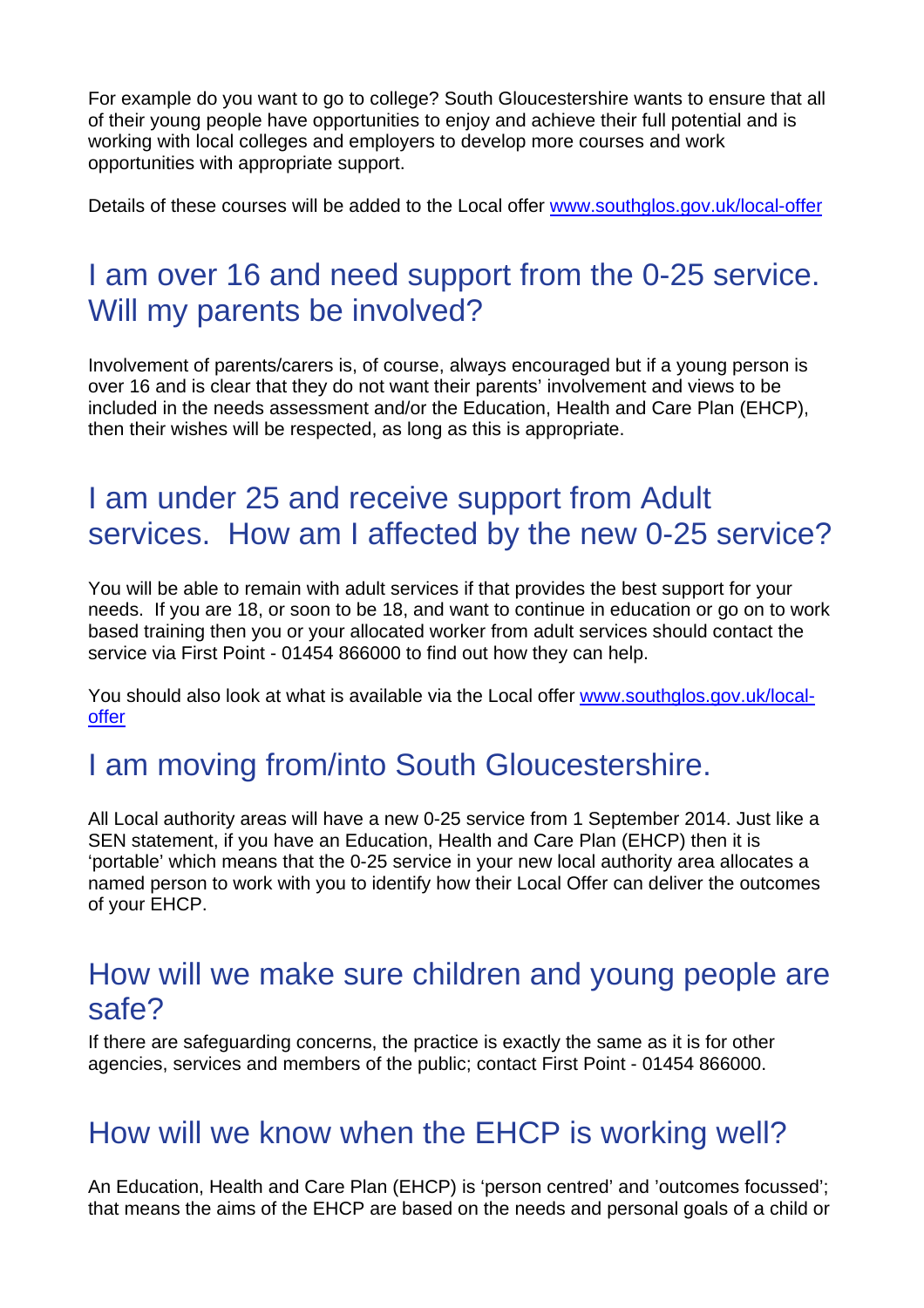young person up to 25 and the support offered should make a difference to that child or young person. So we need to ask you and your child and young person whether things have improved.

Your Lead Worker/Lead Professional from the 0-25 service works with you, your parents and other services supporting you in a team around the child (TAC) to review your EHCP. You talk about what's working or what's not working and together see if it is possible to adjust the plan to offer you better support.

The local authority will monitor the performance and quality of the new 0-25 service as it does with all its services. All staff in the new 0-25 service has professional supervision and professional training to support them to deliver a high quality service.

For more information and how to feedback your experience and views see Local offer www.southglos.gov.uk/local-offer

# Local Offer

#### What is the 'Local offer'?

The' Local offer' is clear ,accessible information in one place www.southglos.gov.uk/localoffer for children and young people with special educational needs and disabilities, (SEND) and their parents/carers, about services and provision available for them in South Gloucestershire. For those who do not have access to a computer, the Local Offer will be available in other ways and in libraries, one-stop shops and other public places.

#### What is in the Local Offer?

- How the new 0-25 service works, including criteria for accessing the service, copies of forms such as the 'needs assessment' and the EHCP.
- **How personal budgets work.**
- **Where to get independent advice and support.**
- Local authority and health services, available to everyone (universal services).
- Local authority and health services for vulnerable children and young people/young adults (targeted and preventative services).
- **Local authority and health specialist services such for children and young** people/young adults with complex needs.

The Local Offer is more than a directory of services and will be added to all the time.

South Gloucestershire Council ) is developing its Local Offer in consultation with parents, children and young people. It will include what is available in the wider community, neighbouring areas, in leisure centres, and via local voluntary and community organisations, churches, local employers and businesses.

Your feedback and ideas for improvements to the Local Offer are welcome. See www.southglos.gov.uk/local-offer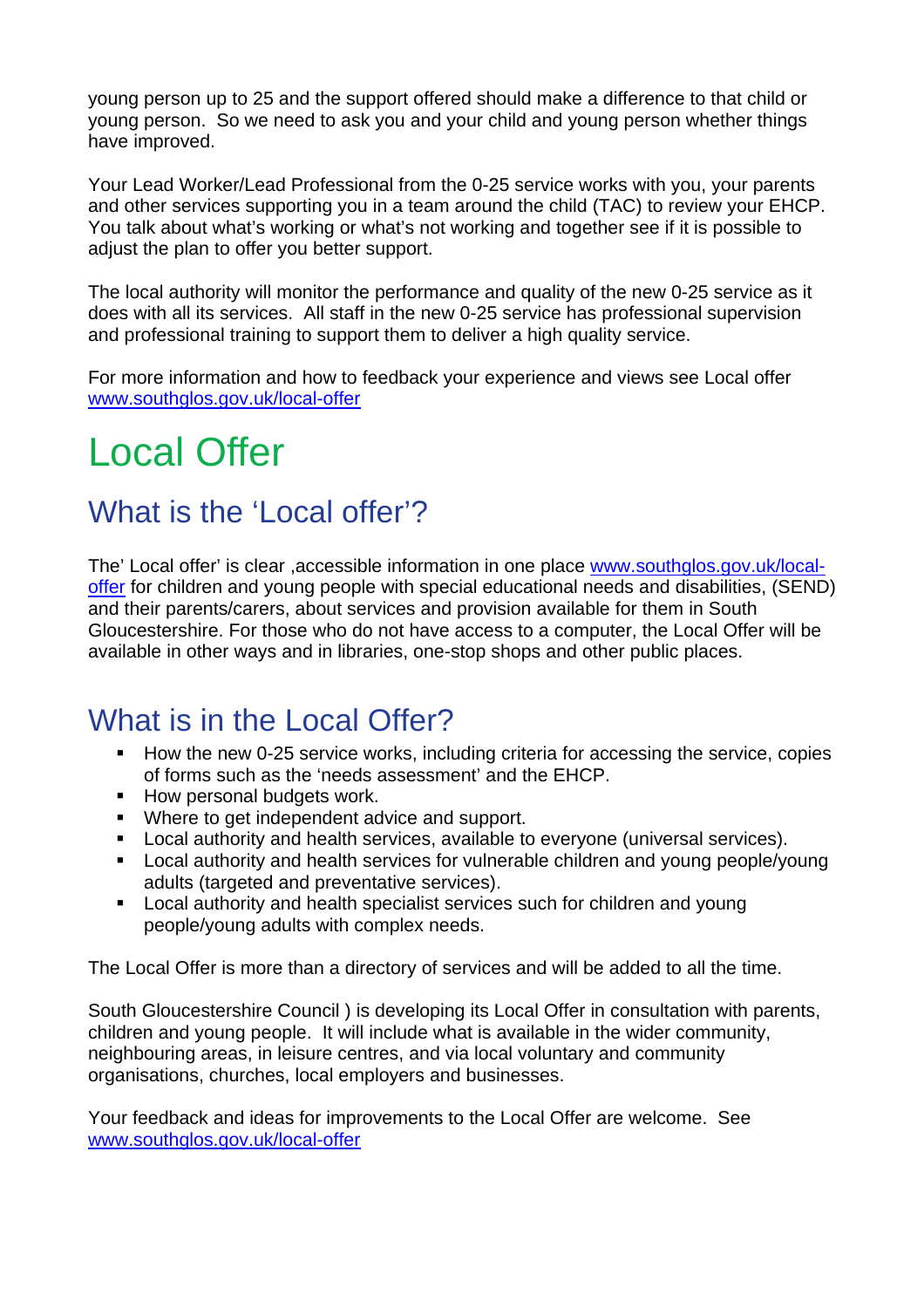### Are services available for special educational needs (SEN) in schools part of the Local Offer?

Yes and there are links in the Local Offer to the website of every school and college in the area plus some beyond South Gloucestershire that we know children and young people from South Gloucestershire attend.

In time every local school, college and pre-school in the area will have information in the Local Offer on how they support children and young people with Special Educational needs/Disabilities.

#### How do schools support children and young people with special educational needs?

Schools look at the needs of every individual child and put in place appropriate 'SEN support'. They no longer have to put children and young people in a category of' School Action' or 'School Action Plus'. They work closely with families and like the 0-25 service and their focus is the needs and aspirations of an individual child or young person

The expectation is that all children in schools will have transferred to 'SEN support' by the end of the spring term 2015, and that for older pupils, schools will explore how they will support their transition to post 16 education or training.

#### What is the 'Local Offer' for over 18s?

'SEN support' is being introduced into FE colleges and sixth forms. The expectations are similar to those for schools; that colleges will work closely with young people to find out their needs and aspirations and what support they think will help them best.

Like schools, they will contribute to the 'Local Offer' providing information on how they support young people with special educational needs or a disability. They will work more closely with schools and adult services to support preparation for adulthood.

For older young people, support is likely to focus on promoting independence, making progress towards employment and participating in the wider community.

### Will the Local Offer contain information on what is available outside South Gloucestershire?

There will be information on some specialist health services and schools and colleges outside the area attended by children and young people from South Gloucestershire. However, most of the information is about what's available for residents in this area.

The plan is to develop and improve what is available locally so that support for children and young people helps them to remain in their communities, and close to their families.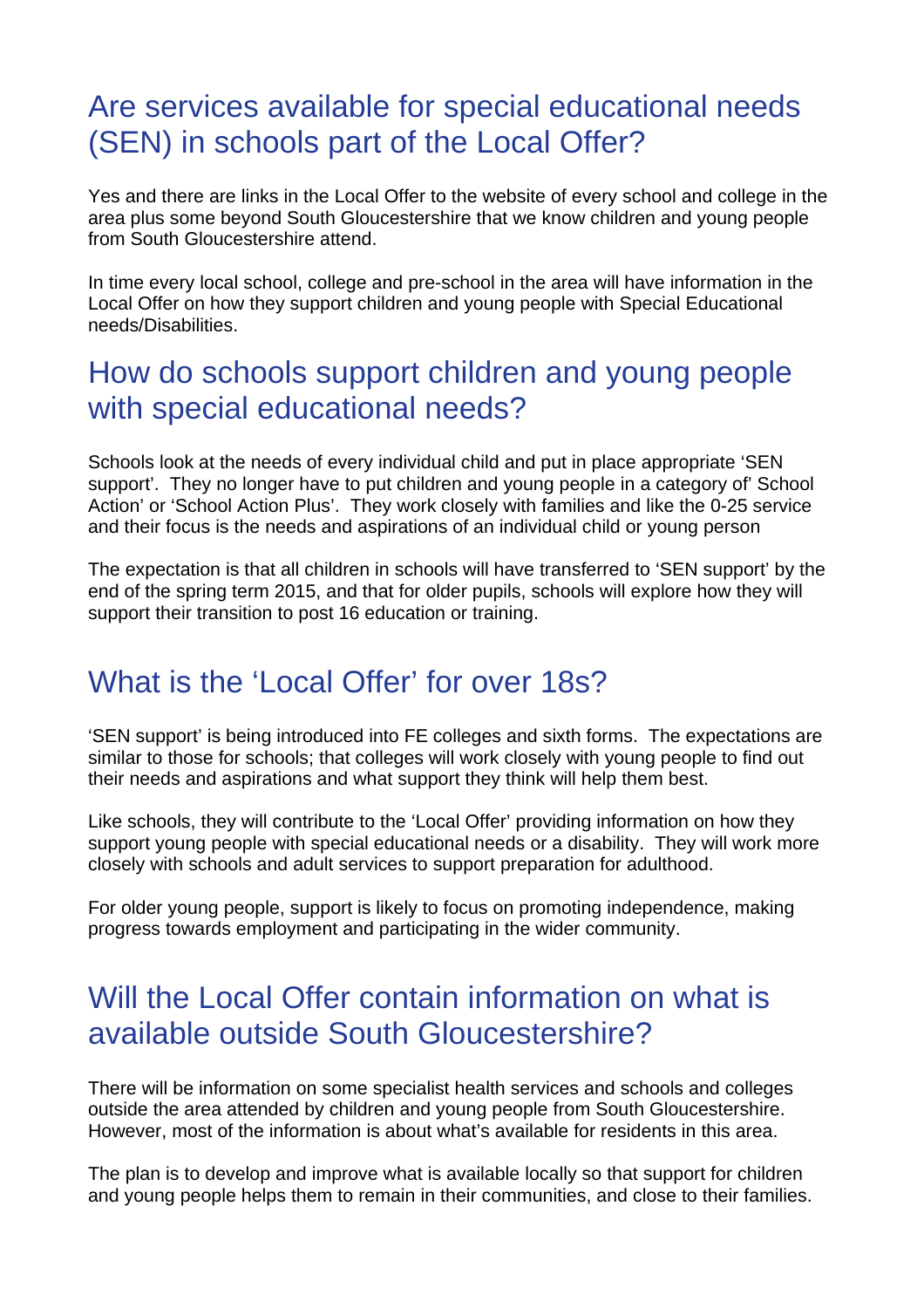South Gloucestershire, via commissioning, continues to work with health services the voluntary and private organisations and with children, young people and their families to develop and improve services, making sure they meet needs.

There will be the opportunity to provide feedback on your experience and thoughts on what is available in the area via the Local Offer website and annual events and surveys run by the council and its partners.

To give feedback, see www.southglos.gov.uk/local-offer

# Personal Budgets

#### What is a personal budget?

From September 2014, if you have an Education, Health and Care Plan –(EHCP) you can choose to have a personal budget. A personal budget is the total value of all the resources being made available to you in your EHCP.

### What is a direct payment?

Within your personal budget, you can choose to have a direct payment i.e. the money to pay directly for some of the support you require.

The section in the Education, Health and Care Plans (EHCPs) on personal budgets must set out how direct payments will be used to deliver agreed outcomes; how much it is and on what it will be spent.

# What support in my Education, Health and Care Plan (EHCP) can be available via a direct payment?

At the moment, most of the resources available in an EHCP are provided and paid for directly by education, social care or health services and therefore support like therapies and school placements are not available as a direct payment.

If you need more specialist or personalised support, you might choose to organise and buy that yourself using a direct payment.

Over time, and in consultation with parents, children and young people a wider range of provision and services will be available via a direct payment for those who choose to have a personal budget in their EHCP.

For details of support available using a direct payment, see the Local Offer www.southglos.gov.uk/local-offer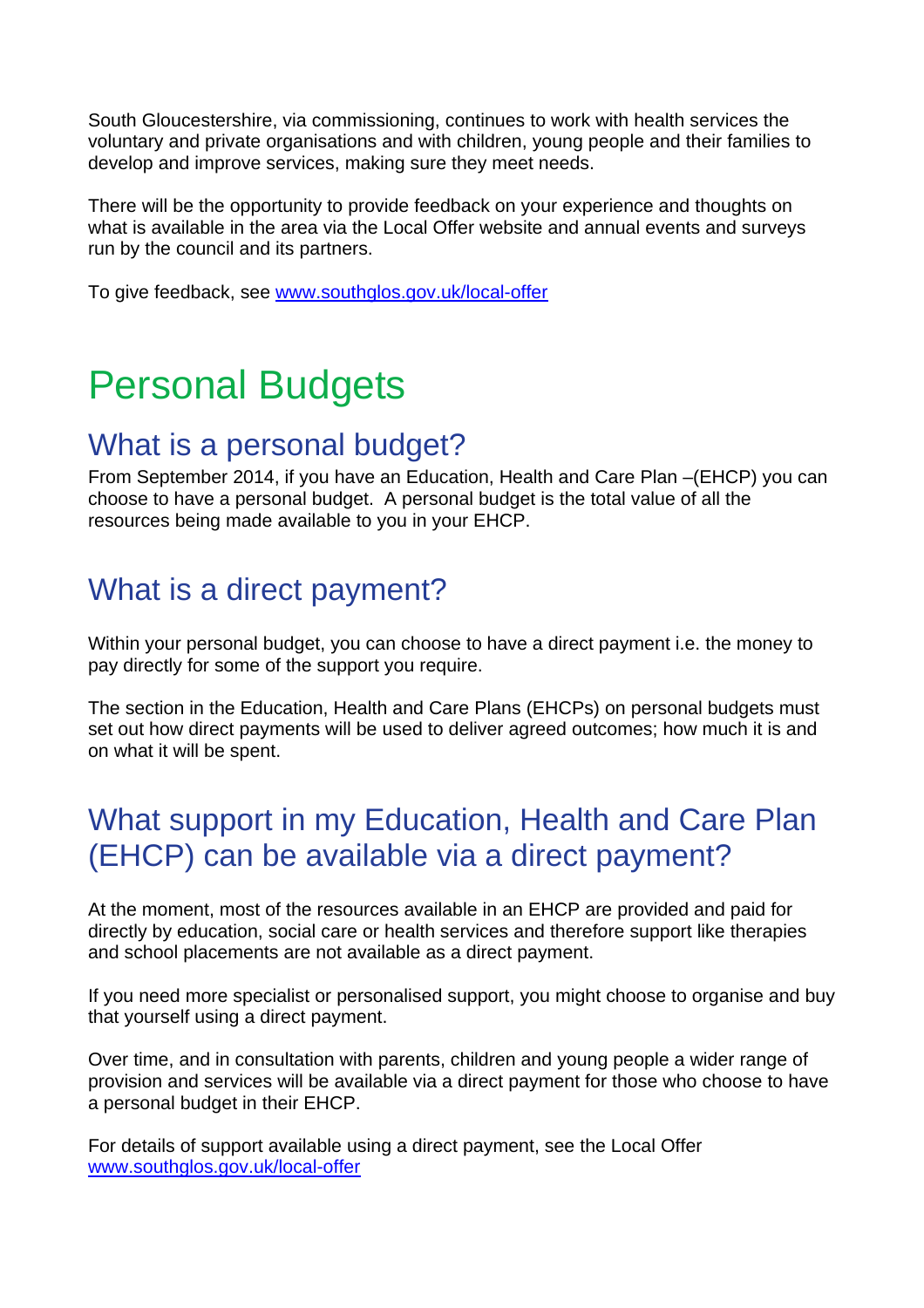# What are the benefits of a personal budget?

The idea is that personal budgets will allow for more creative use of resources and give children, young people and their family's greater choice and control over how support is delivered to meet the agreed outcomes in an EHCP.

#### Where can I get help and advice on personal budgets?

Should children and young people and their parents choose to have a personal budget in their EHCP, help will be available from their Lead Worker/Lead Professional in the 0-25 service.

Guidance is available in the Local Offer on personal budgets including costs, types of support and services available via a direct payment.

See www.southglos.gov.uk/local-offer

Independent advice and support is also available from South Gloucestershire Parent-Carers' Forum www.sglospc.org.uk or the parent partnership service Supportive Parents www.supportiveparents.org.uk

# Information and advice / Information sharing

#### Where can I get information and advice?

For information on the services available for children and young people up to 25 with special educational needs/disability and how to access them, look at the Local Offer www.southglos.org.uk/local-offer

If you would prefer to talk to someone then South Gloucestershire's First Point - 01454 866000 is the 'single front door' for all children and young people's services. Contact them if you want help including support from the new 0-25 service they will also be able to signpost to services available via the Local Offer.

#### Where can I get independent advice and support?

South Gloucestershire Parent-Carers' Forum will continue to work alongside the council to develop the new 0-25 service and to provide a network of support and signposting to parents and carers. If parents have any concerns or feedback, the Forum would love to hear from families.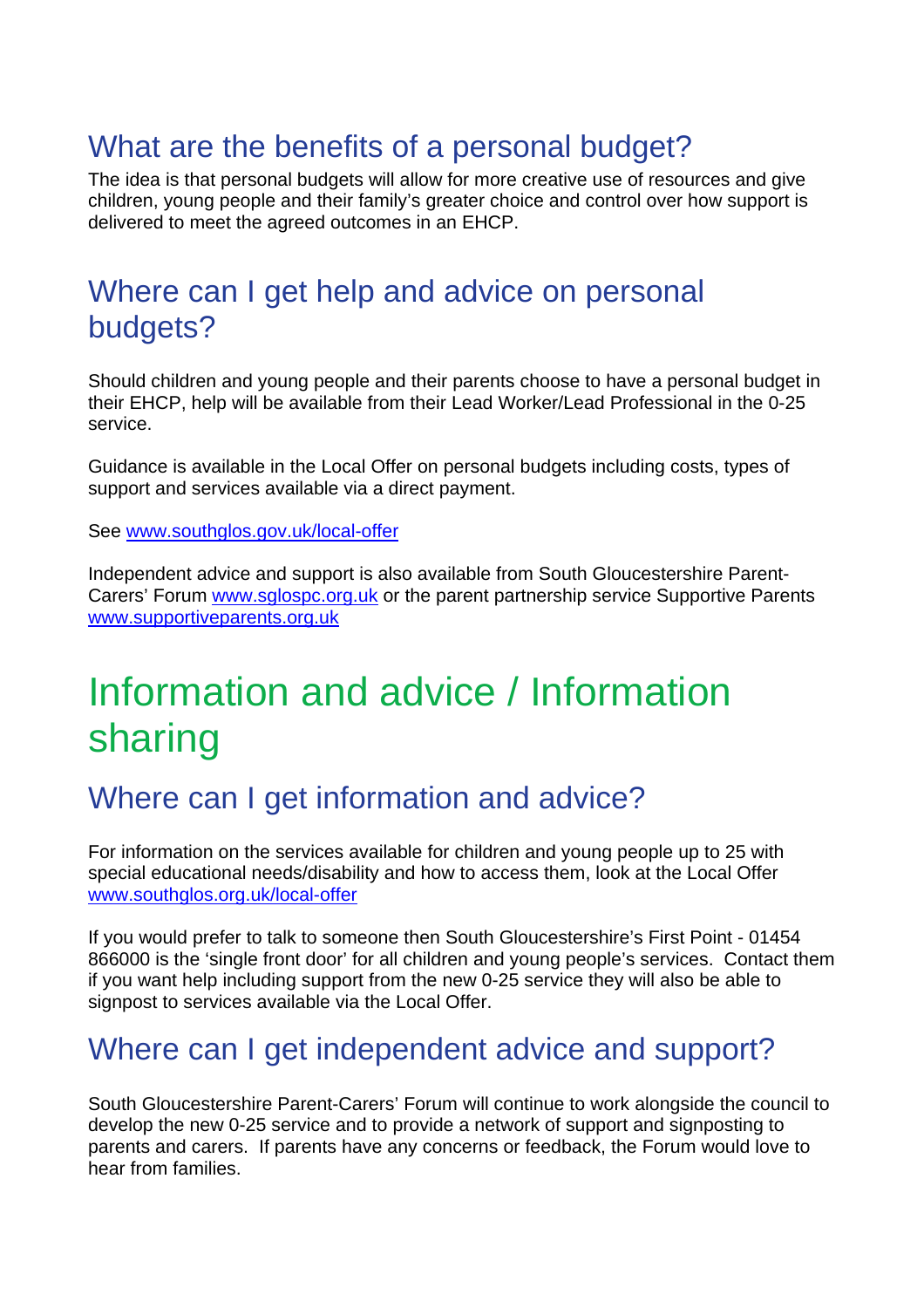See www.sglospc.org.uk for more information on their services and events or telephone 01454 501009/(mobile 07827 322 358).

From September 2014 every local authority area will have access to' 'Independent Supporters'. The role of the Independent Supporter is to help families navigate the new arrangements. They can support individual families with things like liaison across difference services, help with the new assessment process, transfer from a SEN statement to an EHCP or advice on how to use personal budgets.

In South Gloucestershire, the parent partnership service Supportive Parents will now also be providing 'Independent Supporters' in addition to their general advice and support role for parents of children and young people with special educational needs/disabilities. You may hear them referred to as SENDIAS. If you would like their help see www supportiveparents.org.uk or contact 0117 9897 725.

There will be training and information events for parents. Details in the Local Offer www.southglos.gov.uk/local-offer

For a wealth of general information for parents/carers on the new arrangements for supporting children, young people up to 25 who have special educational needs and disabilities, see www.councilfordisabledchildren.org.uk . The Council for Disabled Children is a national organisation working closely with government.

# Who sees information about my child/young person?

Parents and young people own their assessments (the exception is safeguarding information which is shared as required by law to protect a child, young person or adult) and so give permission for that information to be shared.

The council is developing its IT system in consultation with parents/young people and key services so that information can be shared online and securely on a 'need to know' basis.

# What happens if I'm not happy with what is happening?

There is independent advice and support and there will continue to be access to mediation services for those who need it.

See Local Offer www.southglos.gov.uk/local-offer or contact First Point - 01454 866000.

The new 0-25 service will work in partnership with you and your children and young people up to 25 at all stages of involvement with the service. The needs assessment and an Education, Health and Care Plan are the products of a team approach; a TAC, where the team are the services and parents/carers working closely with each other with the support of a Lead Worker/Lead Professional for the benefit of a child/young person.